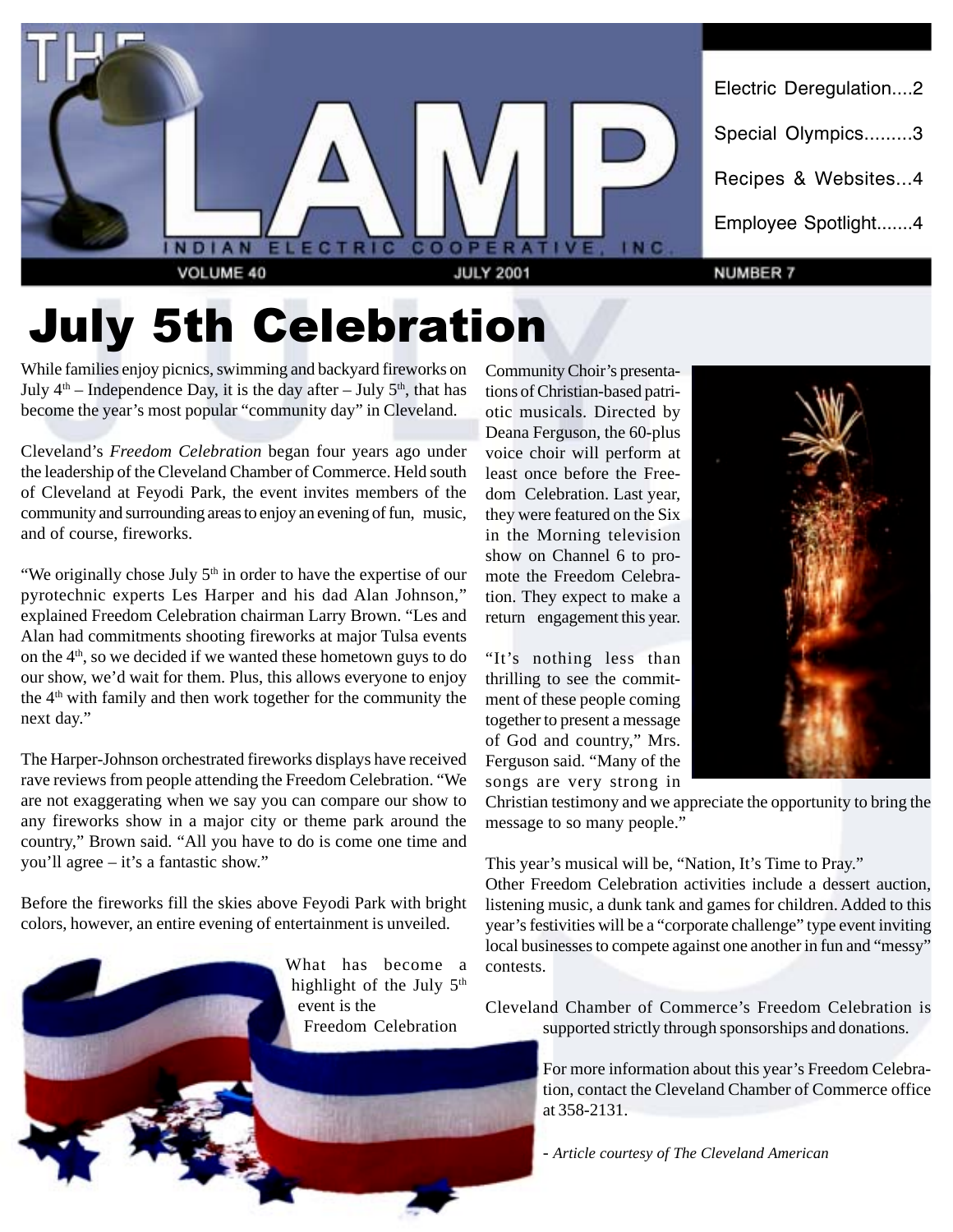# **Electric Deregulation**

Oklahoma legislators overwhelmingly approved a bill in May delaying electric deregulation and creating a task force to study the topic.

Passed by the Senate 41-0 and the House 98-2, SB 440 deleted the original July 1, 2002 deadline for Oklahoma deregulation. According to co-author of the bill Sen. Kevin Easley (D-Broken Arrow), the bill delays deregulation up until at least 2003 or until the Oklahoma Legislature enacts enabling legislation after the task force completes its study.

IEC's General Manager Terry Jech participated in four of the five original task forces that spent significant time studying the issues surrounding deregulation and, along with other cooperative officials, worked to ensure that legislation would contain strong consumer protection provisions.

"My role has not been to determine whether or not electric deregulation is the right thing for Oklahoma, but to make certain that rural Oklahoma and our cooperative members are protected in whatever legislation is enacted," Jech said.

"We will continue to monitor the status of deregulation in Oklahoma and to be involved in the process –

making sure our cooperative members' voices are heard throughout the process and keeping our members informed on these issues."

The new task force being created by this bill – the Electric Advisory Committee – will include the Chair of the Senate Energy, Environmental Resources and Regulatory Affairs Committee, the Chair of the House Energy and Utility Regulations Committee; and members of the Executive Branch, or their designees: Governor, Attorney General, State Treasurer and Superintendent of Public Education. This advisory committee will be called to present an interim report to the Governor and the Legislature by Dec. 31, 2001 and a final report by Dec. 31, 2002.

SB 440 also takes steps to encourage the development of environmentally friendly, or "green," sources of power in Oklahoma. Easley stated that it will also encourage wind power.

-Terry Jech, IEC General Manager



**Kendall Fowler, Pawhuska, and Jared Madron, Pawnee, walk down the Oklahoma City Bricktown canal during a stop for lunch on their way home from Youth Power Energy Camp at Camp Canyon.** Sponsored by IEC, the two eighth graders joined students from around the state for the four-day camp near Red Rock Canyon

### **IEC Offices will be closed Independence Day - Wednesday, July 4.**

### **THE LAMP**

#### **Indian Electric Cooperative, Inc. Office Hours**

7:30 a.m. – 4:00 p.m. Monday through Friday 918-358-2514

To report an outage call 358-2514 or 1-800-482-2750 (if you live outside the expanded Tulsa calling area) 24-hour Service Center 918-295-9520

**Board of Trustees** LeRoy Meyer, President District 1 Greg Fielding, Vice-President District 8<br>
Wanda Foster, Sec.-Treas. District 5 Wanda Foster, Sec.-Treas. District 5<br>Mike Spradling District 2 Mike Spradling J.W. Perry District 3 Leon Day District 4 Loris Peckenpaugh

Jim Nunn Berry Keeler District 9 Terry Jech General Manager

District 7<br>District 8 Gary Moore<br>
Jim Nunn<br>
District 9

.

The Lamp (USPS 942-940) is published monthly by Indian Electric Cooperative, Inc., P.O. Box 49, Highway 64 Southeast, Cleveland, Oklahoma 74020 for the interest of its membership. Subscription price was \$0.17 per month in 2000. Periodical postage paid at Cleveland, Oklahoma and additional mailing offices. - Postmaster: Send address changes to The Lamp, P.O. Box 49, Cleveland, OK 74020.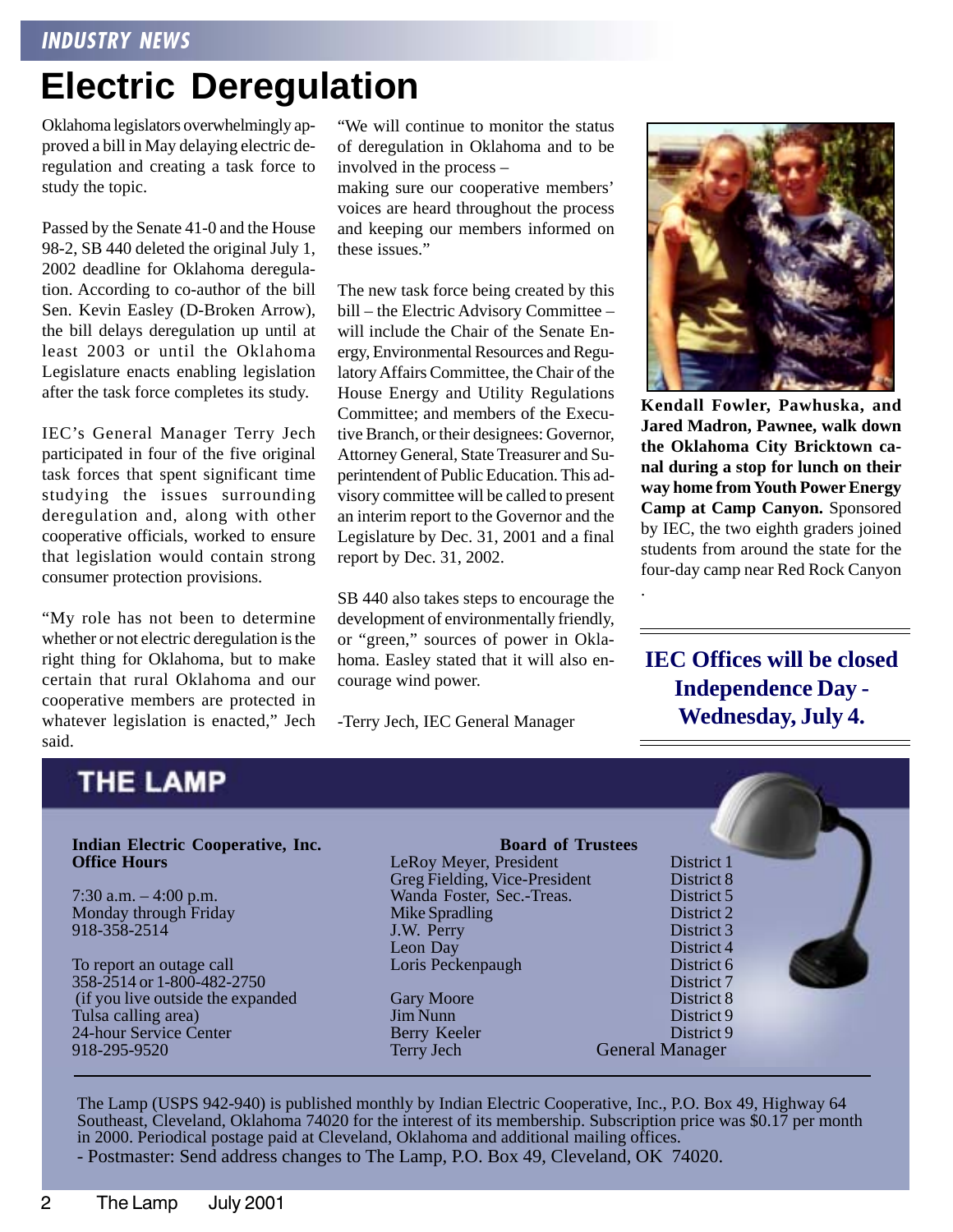# **A.C. Economy**

- 1. Clean or replace your air filters monthly.
- 2. Check your air distribution ducts for leaks, cracks, holes or separations.
- 3. If your air conditioner has too much or too little refrigerant, it will cause excessive power use.
- 4. To get the best efficiency from your outdoor air conditioner, shade it from the sun. Be careful not to obstruct airflow. Keep leaves, paper, grass, and other objects out of evaporator coils.
- 5. Raise your thermostat during the summer. For every degree you set it below 78 degrees, you add 3% to your cooling bill.
- 6. Remove heat from your attic with turbines or ventilators.
- 7. Close window drapes during the summer.
- 8. If you need to replace your air conditioner, consider replacing it with an energy efficient heat pump. Get the highest S.E.E.R. rating you can.

**Doyle Whittenberg, IEC Service Technician poses with a Special Olympic Athlete and Stillwater area volunteer.**

#### **IEC ANNUAL MEETING SCHEDULED**

**Saturday - October 20, 2001 Cleveland High School**

## **IEC Volunteers at 2001 Special Olympics**

There's something that is truly moving to witness 4,000 Special Olympic Athletes take the field for the annual Summer Games in Stillwater. That must be why nearly 2,500 volunteers help with the event every year.

"It's very gratifying to help these athletes experience success during Special Olympics," said IEC employee Cyndie Wood. "I enjoy encouraging them to do their best and watching them as they receive their awards."

Wood was one of 25 volunteers from IEC who helped make this year's Special Olympics successful. More than 100 Oklahoma cooperative employees, retirees and their families comprised the single largest volunteer group this year. Volunteers escorted the athletes to their events, conducted track and field contests, cheered and hugged the enthusiastic competitors, and helped line the athletes up to receive their awards.